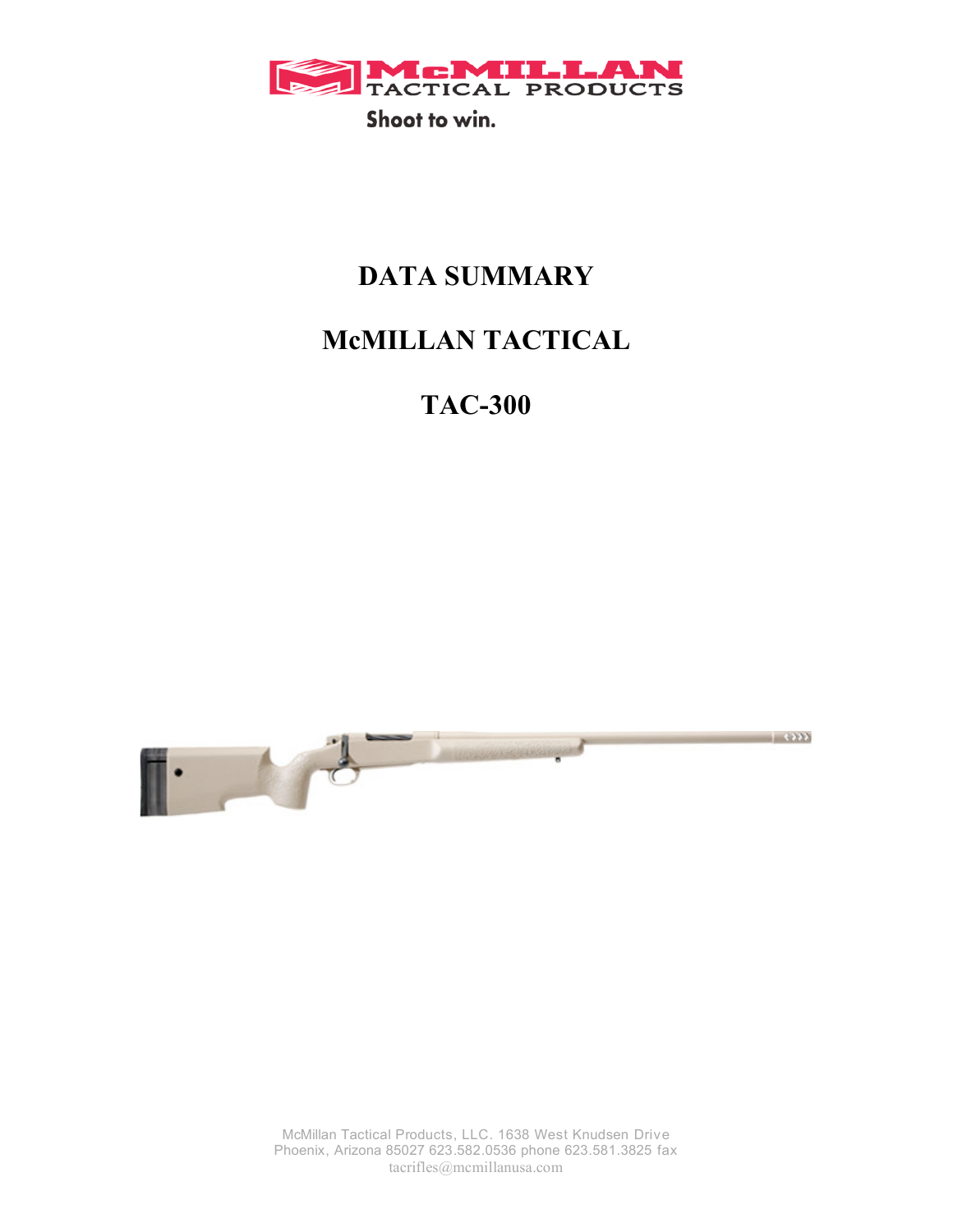

### EQUIPMENT INTRODUCTION

### PURPOSE

The McMillan Tactical Sniper Rifle System provides specially trained personnel with the capability to effectively perform the tasks of a sniper, for combat and internal security operations. The rifle system can also be used in both advanced regional and national sniper competitions.

#### DESCRIPTION

The McMillan Tactical Sniper Rifle System is a heavy barrel, manually operated, bolt action, with 6 shot capacity. It is fitted with a McMillan Fiberglass Stock, butt spacer system and integral cheek piece.

The system utilizes a Remington type trigger set to 3.0 lbs. The McMillan barrel is a match grade stainless steel barrel. All metal parts are finished with a Dura-Coat metal finish with NP3 Electroless Nickel with Teflon or Black oxidized on the Bolt Assembly.

The McMillan Tactical Sniper System is capable of 1/2 MOA in the hands of qualified snipers with applicable match ammunition.

### **IDENTIFICATION**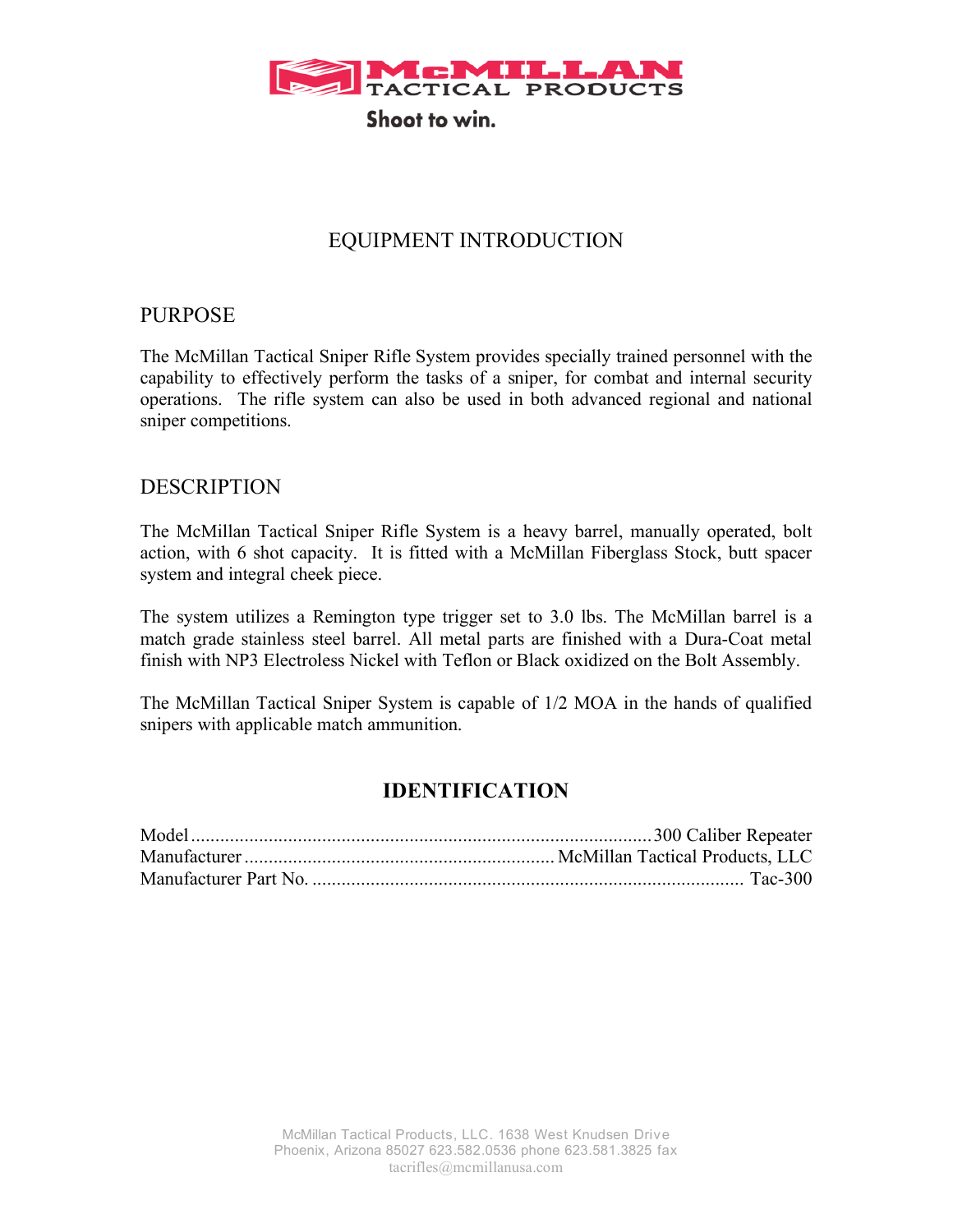

## **TECHNICAL SPECIFICATIONS**

### PHYSICAL DATA

| Main Equipment |  |
|----------------|--|
|                |  |
|                |  |

## **OPERATING DATA**

### **BARREL DATA**

| .30 Cal. |
|----------|
|          |

## **RIFLING PARTICULARS**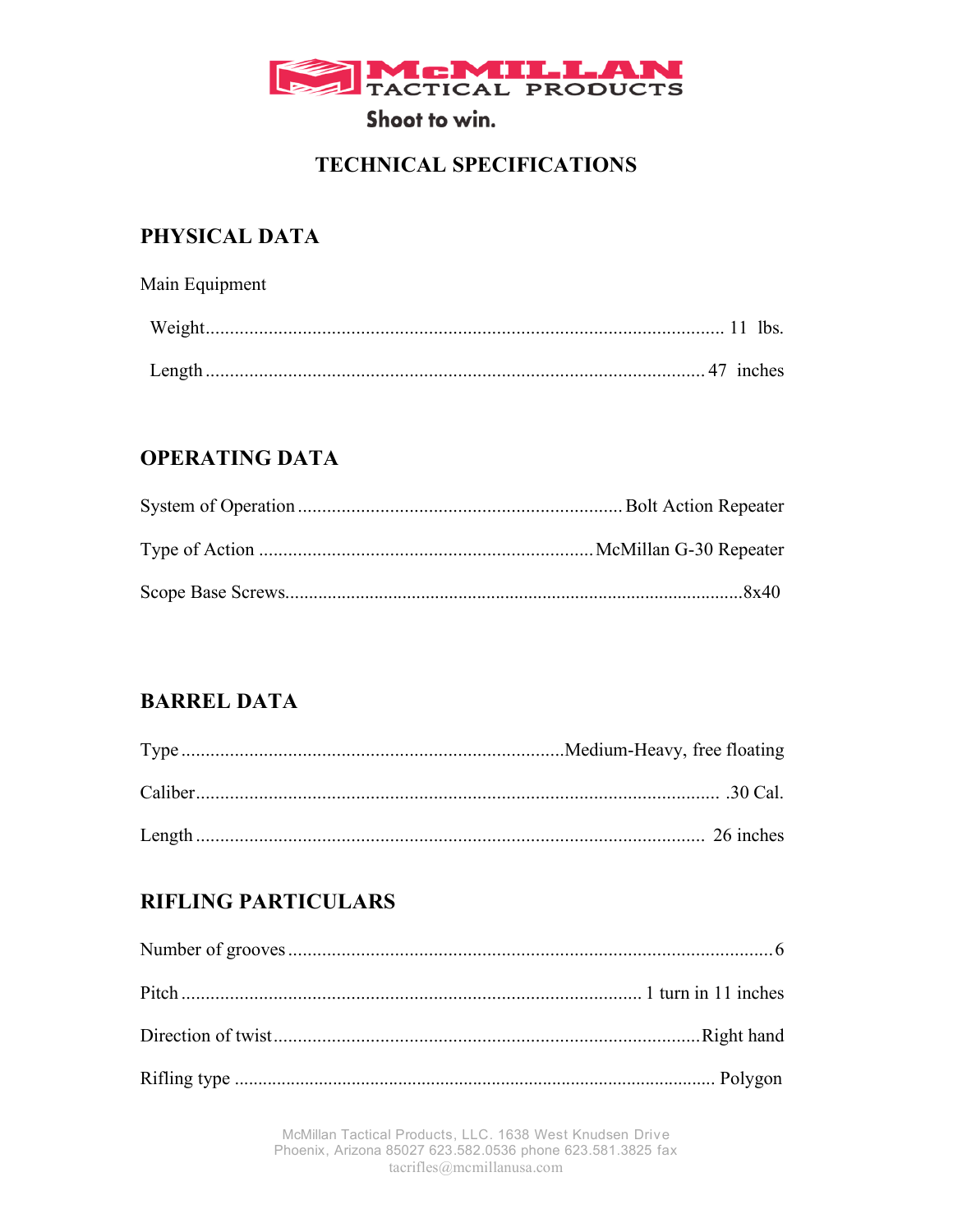

## **TRIGGER DATA**

## **STOCK DATA**

| Specifics |                               |
|-----------|-------------------------------|
|           |                               |
|           |                               |
|           | $2$ $\omega$ $.25$ inch Thick |
|           |                               |

## **MAGAZINE DATA**

## **GAUGE SPECIFICATIONS**

### Headspace

| Striker protrusion |  |
|--------------------|--|
|                    |  |
|                    |  |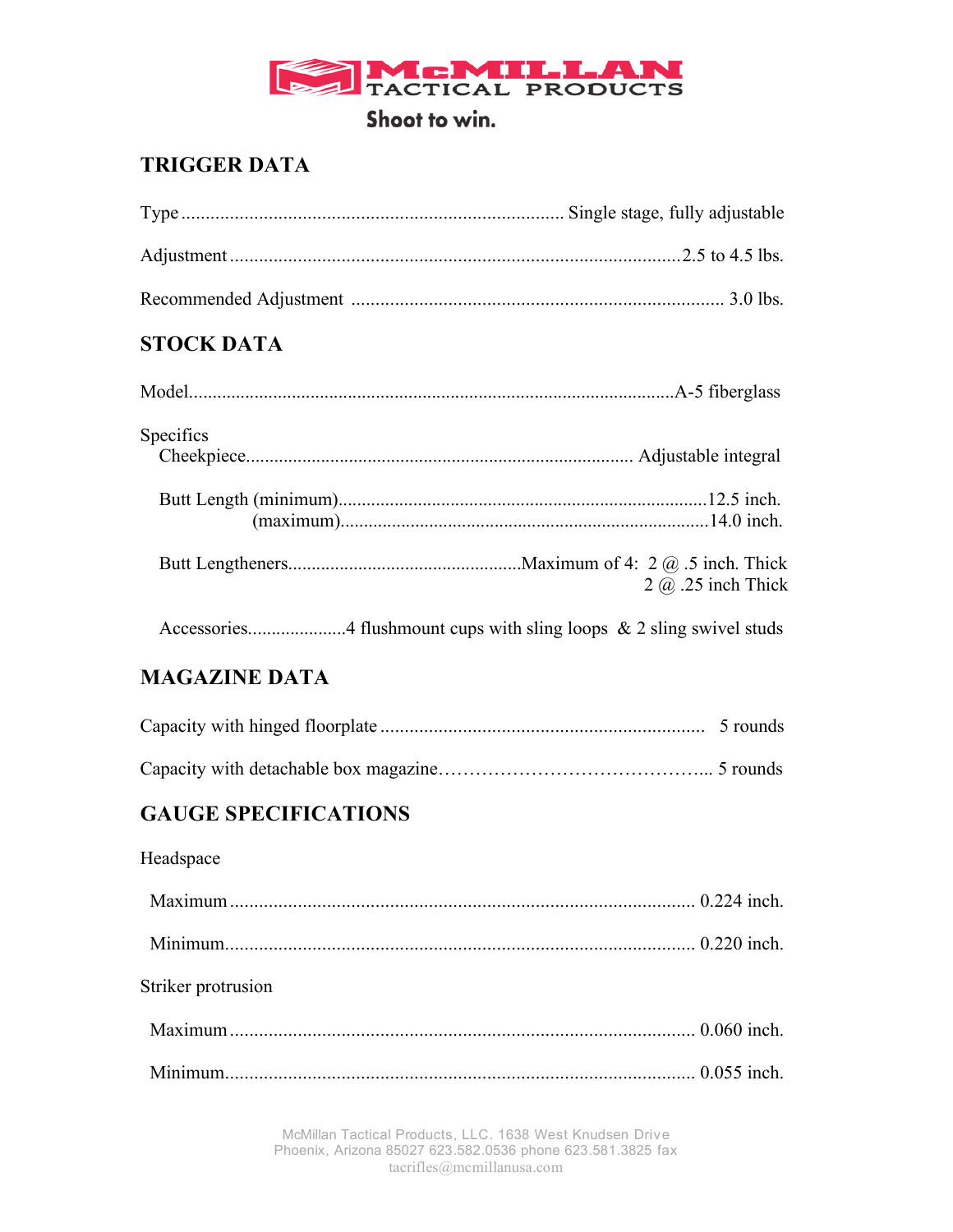

#### **2008 TAC-300A PRICING**

| <b>Rifle Only A</b><br>\$4899                                                                                                                                                                                                                                                                                                                                                                                                                                                                                                                                                                                                               | \$7199<br><b>Rifle Package A</b>                                                                                                                                                                                                                                                                                                                                                                                                                                                                                                                                                                                                            |
|---------------------------------------------------------------------------------------------------------------------------------------------------------------------------------------------------------------------------------------------------------------------------------------------------------------------------------------------------------------------------------------------------------------------------------------------------------------------------------------------------------------------------------------------------------------------------------------------------------------------------------------------|---------------------------------------------------------------------------------------------------------------------------------------------------------------------------------------------------------------------------------------------------------------------------------------------------------------------------------------------------------------------------------------------------------------------------------------------------------------------------------------------------------------------------------------------------------------------------------------------------------------------------------------------|
| Rifle-<br><b>TAC-300</b><br>Action-<br>G-30 McMillan Long Action<br>Chambered in .300 Winchester Magnum<br>8x40 Scope Base Screws<br><b>Barrel-</b><br>Match Grade<br>1-11 Twist<br>Polygon Rifling<br>Medium-Heavy Contour<br>26" Barrel Threaded With Cap<br><b>Bottom Metal-</b><br>Detachable Box Magazine System<br>$1 - 5$ Round Magazine<br>Trigger-<br>Remington Style set at 3 lbs<br>Stock-<br>A-5 with Butthook<br>Integral Adjustable Cheekpiece<br>LOP Spacer System<br>2 Studs<br>4 Flushmount Cups w/ Sling Loops<br>Finish<br>NP3 Bolt<br>Dura-Coat Metal Finish (to match stock)<br>- Black, Olive, Gray, Tan & Dark Earth | Rifle-<br><b>TAC-300</b><br>Action-<br>G-30 McMillan Long Action<br>Chambered in .300 Winchester Magnum<br>8x40 Scope Base Screws<br><b>Barrel-</b><br>Match Grade<br>1-11 Twist<br>Polygon Rifling<br>Medium-Heavy Contour<br>26" Barrel Threaded With Cap<br><b>Bottom Metal-</b><br>Detachable Box Magazine System<br>$1 - 5$ Round Magazine<br>Trigger-<br>Remington Style set at 3 lbs<br>Stock-<br>A-5 with Butthook<br>Integral Adjustable Cheekpiece<br>LOP Spacer System<br>2 Studs<br>4 Flushmount Cups w/ Sling Loops<br>Finish<br>NP3 Bolt<br>Dura-Coat Metal Finish (to match stock)<br>- Black, Olive, Gray, Tan & Dark Earth |
|                                                                                                                                                                                                                                                                                                                                                                                                                                                                                                                                                                                                                                             | Accessories- (included in package)<br>Leupold Mk 4 8.5-25x50mm M1 Mil Dot<br>1750 Pelican Case<br>Badger Ord. 20 MOA Long Action Base<br>Badger Ord. Med-High 30 mm Rings<br>Harris HEBR Swivel Bipod $6" - 9"$<br>Turner Saddlery Synthetic Leather Sling<br>McMillan Rifle Cleaning Kit<br>$+3 - 5$ Round .300 Magazines<br>McMillan Drag Bag<br>Upgrades- (add dollar amount to package price)<br>Illuminated Scope Reticle - +\$175<br>McCann Night Vision Rail Mount - +\$332                                                                                                                                                          |
|                                                                                                                                                                                                                                                                                                                                                                                                                                                                                                                                                                                                                                             | Night Force $8.5 - 32x56$ mm Mil Dot - $+ $140$<br>Jewell Trigger - $+ $150$<br><b>Additional Accessories</b><br>Elite Iron Suppressor - \$695<br>5 Round Magazine - \$74<br>Otis Field Cleaning Kit - \$49.99                                                                                                                                                                                                                                                                                                                                                                                                                              |
|                                                                                                                                                                                                                                                                                                                                                                                                                                                                                                                                                                                                                                             | Elite Iron Muzzle Break - \$185                                                                                                                                                                                                                                                                                                                                                                                                                                                                                                                                                                                                             |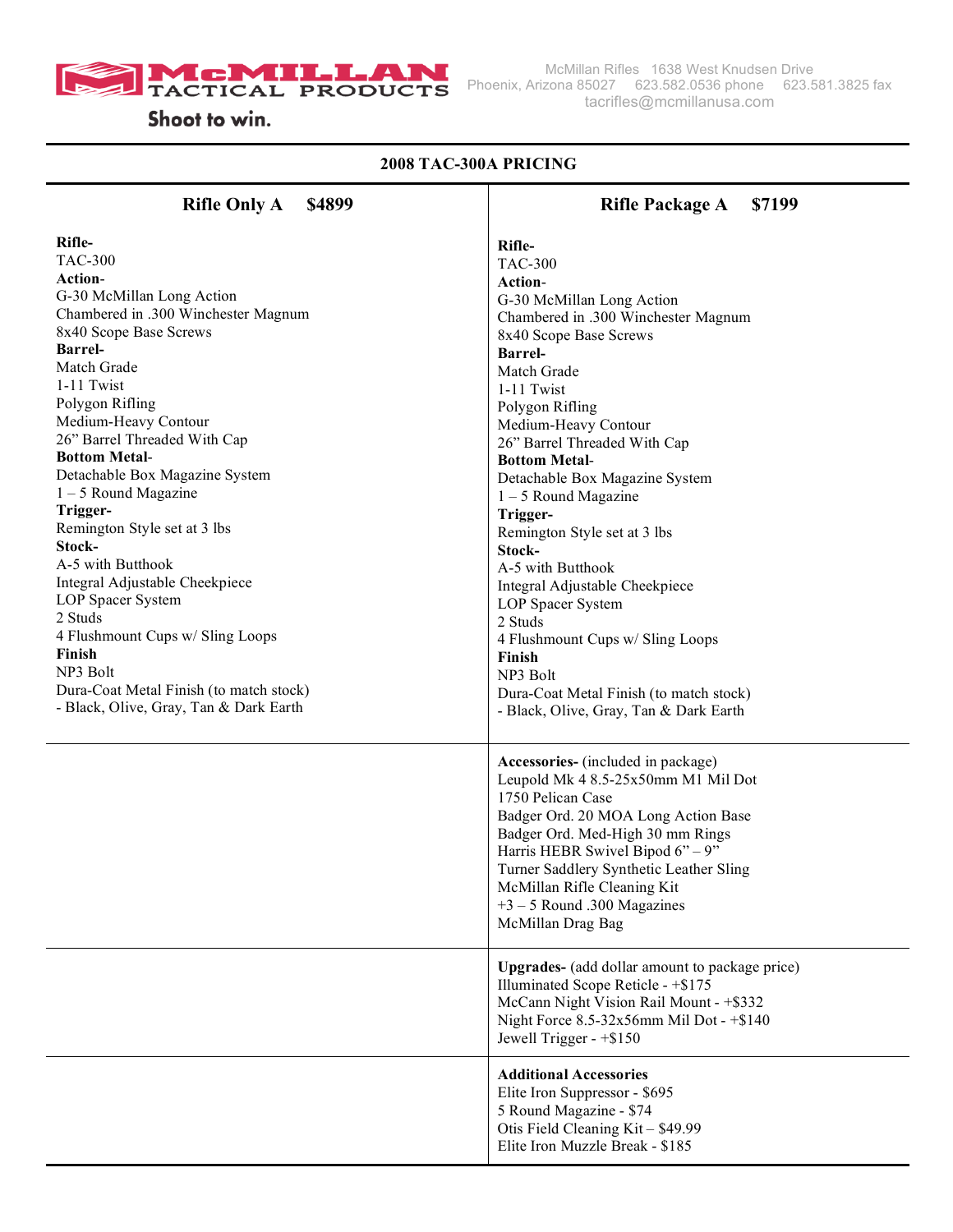

#### **2008 TAC-300B PRICING Rifle Only B \$4799 Rifle-**TAC-300 **Action**-G-30 McMillan Action Chambered in .300 Winchester Magnum 8x40 Scope Base Screws **Barrel-**Match Grade 1-11 Twist Polygon Rifling Medium-Heavy Contour 26" Barrel Threaded With Cap **Bottom Metal**-Hinged Floorplate System **Trigger-**Remington Style set at 3 lbs **Stock-**A-5 with Butthook Integral Adjustable Cheekpiece LOP Spacer System 2 Studs 4 Flushmount Cups w/ Sling Loops **Finish** NP3 Bolt Dura-Coat Metal Finish (to match stock) - Black, Olive, Gray, Tan & Dark Earth **Rifle Package B \$6899 Rifle-**TAC-300 **Action**-G-30 McMillan Action Chambered in .300 Winchester Magnum 8x40 Scope Base Screws **Barrel-**Match Grade 1-11 Twist Polygon Rifling Medium-Heavy Contour 26" Barrel Threaded With Cap **Bottom Metal**-Hinged Floorplate System **Trigger-**Remington Style set at 3 lbs **Stock-**A-5 with Butthook Integral Adjustable Cheekpiece LOP Spacer System 2 Studs 4 Flushmount Cups w/ Sling Loops **Finish** NP3 Bolt Dura-Coat Metal Finish (to match stock) - Black, Olive, Gray, Tan & Dark Earth **Accessories-** (included in package) Leupold Mk 4 8.5-25x50mm M1 Mil Dot 1750 Pelican Case Badger Ord. 20 MOA Long Action Base Badger Ord. Med-High 30 mm Rings Harris HEBR Swivel Bipod  $6" - 9"$ Turner Saddlery Synthetic Leather Sling McMillan Rifle Cleaning Kit McMillan Drag Bag **Upgrades-** (add dollar amount to package price) Illuminated Scope Reticle - +\$175 McCann Night Vision Rail Mount - +\$332 Night Force 8.5-32x56mm Mil Dot - +\$140 Jewell Trigger - +\$150 **Additional Accessories**  Elite Iron Suppressor - \$695 Otis Field Cleaning Kit – \$49.99 Elite Iron Muzzle Break - \$185